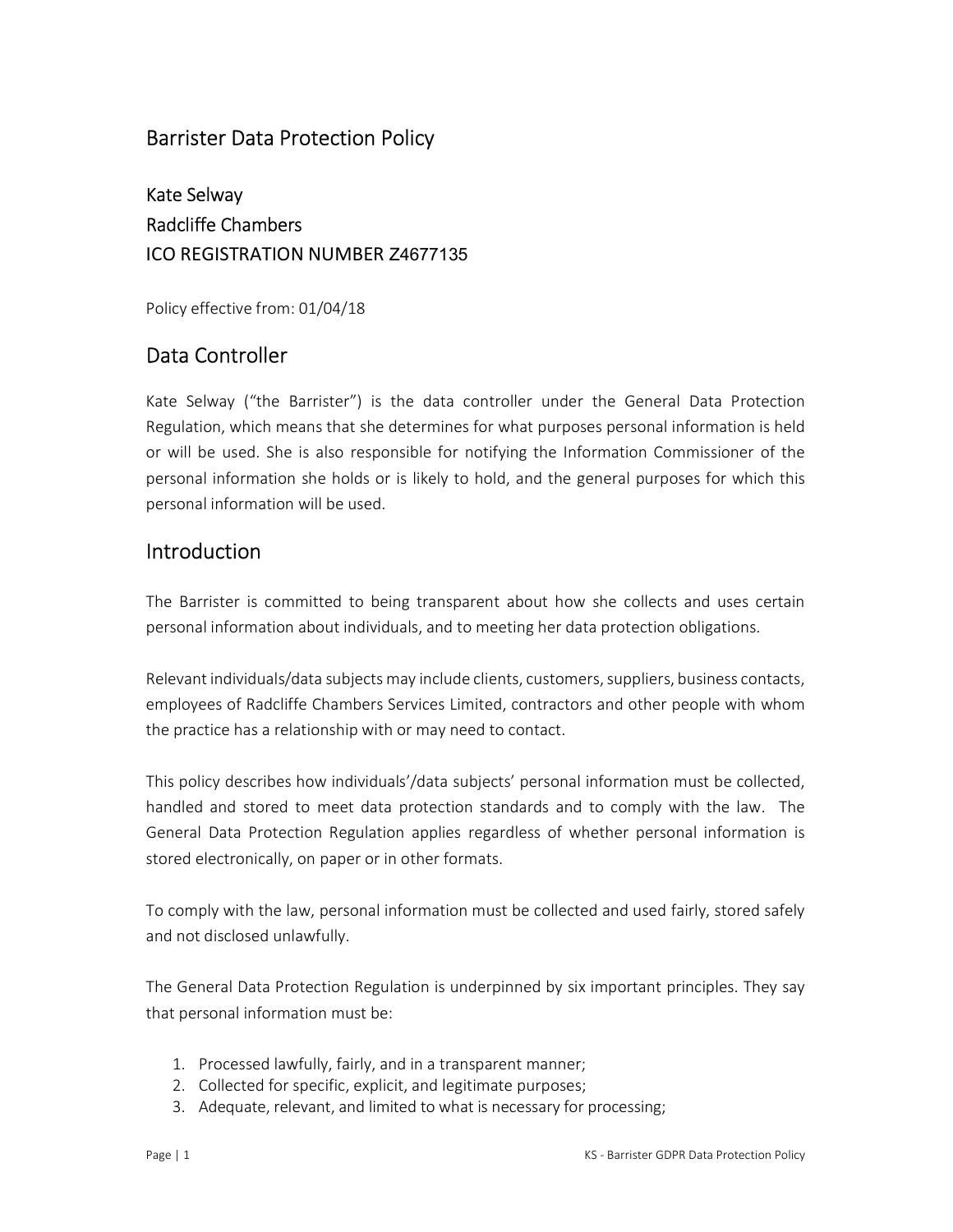- 4. Kept accurate and all reasonable steps to ensure that inaccurate personal information is rectified or deleted without delay;
- 5. Kept only for the period necessary for processing;
- 6. Secure and protected against unauthorised or unlawful processing, and accidental loss, destruction or damage.

## General Data Protection Policy Information

The Barrister will take all reasonable steps, through appropriate management and strict application of criteria and controls, to:

- Observe fully conditions regarding the fair collection and use of personal information;
- Meet its legal obligations to specify the purposes for which personal information is used;
- Collect and process appropriate personal information, and only to the extent that it is needed to fulfil its operational needs or to comply with any legal requirements;
- Ensure the quality of personal information used;
- Ensure appropriate retention and disposal of personal information;
- Ensure that the rights of people about whom personal information is held, can be fully exercised under the GDPR. These include:
	- o The right to be informed
	- o The right of access
	- o The right to rectification
	- o The right to erase
	- o The right to restrict processing
	- o The right to data portability
	- o The right to object
	- o Rights in relation to automated decision making and profiling.
- Take appropriate technical and organisational security measures to safeguard personal information;
- Ensure that personal information is not transferred outside the EEA without suitable safeguards;
- Treat people justly and fairly whatever their age, religion, disability, gender, sexual orientation or ethnicity when dealing with requests for personal information;
- Set out clear procedures for responding to requests for personal information.

#### Data Storage

The Barrister takes seriously the security of personal information and records relating to service users and will ensure such information and records are stored securely and are accessible only to authorised employees of Radcliffe Chambers Services Limited and contractors.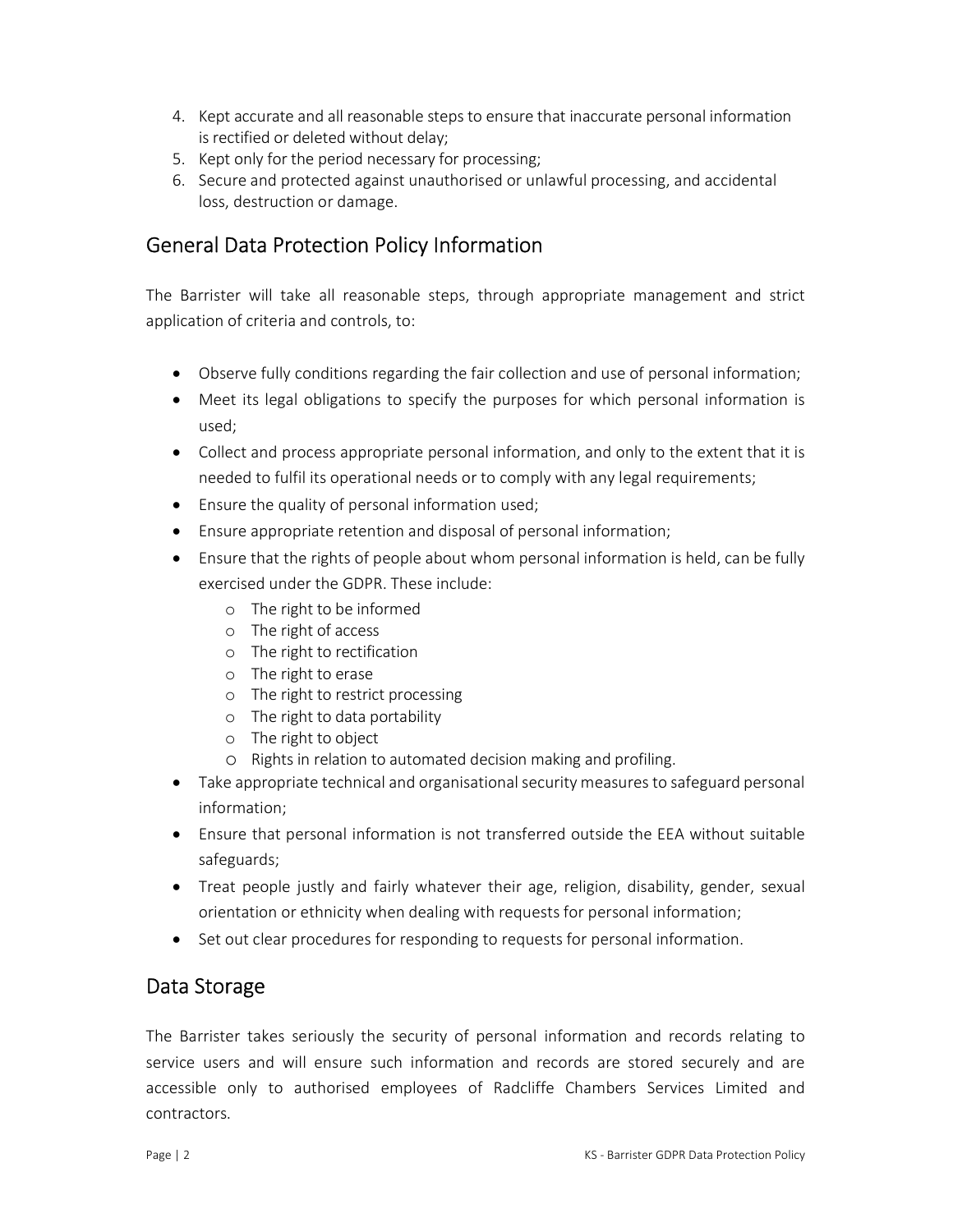Internal policies and controls are in place to protect personal information against loss, accidental destruction, misuse or disclosure, and to safeguard personal information against unauthorised access. Personal information will be stored for only as long as it is needed or required by statute and will be disposed of appropriately.

Where the Barrister engages third parties to process personal information on its behalf, such parties do so on the basis of written instructions, are under a duty of confidentiality and are obliged to implement appropriate technical and organisational measures to ensure the security of personal information.

The Barrister will ensure all personal and company data is non-recoverable from any computer system previously used within Radcliffe Chambers, which has been passed on/sold to a third party.

#### Data Access and Accuracy

All individuals/data subjects have the right to access the personal information held about them, except where specific exemptions apply to a legal professional. The Barrister will take reasonable steps to ensure that this personal information is kept up to date.

In addition, the Barrister will take all reasonable steps to ensure that:

- Everyone processing personal information understands that they are contractually responsible for following good data protection practice
- Everyone processing personal information is appropriately trained to do so
- Everyone processing personal information is appropriately supervised
- Anybody interested in making enquiries about handling personal information knows what to do
- It deals promptly and courteously with any enquiries about handling personal information
- It describes clearly how it handles personal information
- It will regularly review and audit the ways it holds, manages and uses personal information
- It regularly assesses and evaluates its methods and performance in relation to handling personal information
- All employees of Radcliffe Chambers Services Limited are aware that a breach of the rules and procedures identified in this policy may lead to disciplinary action being taken against them.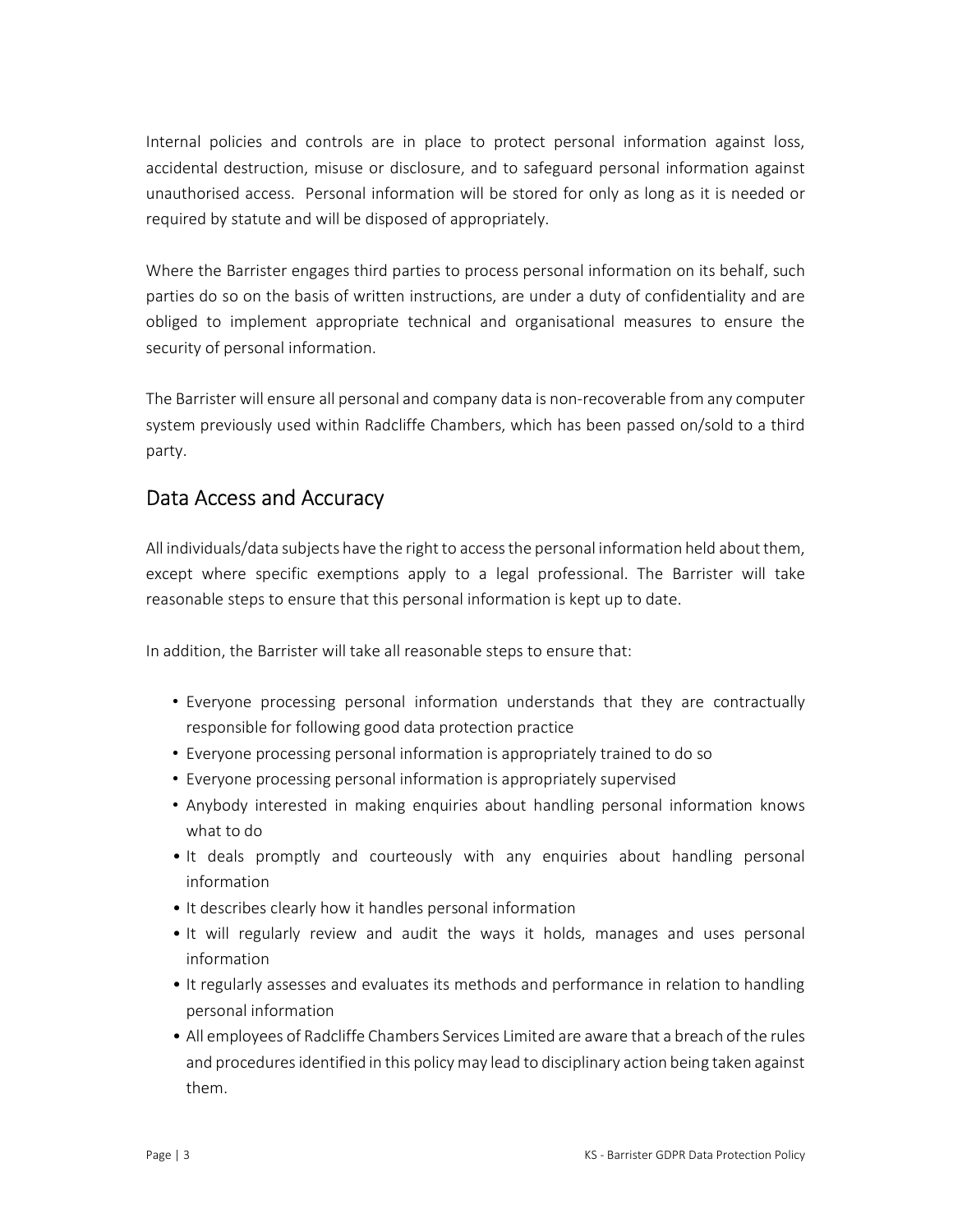### **Disclosure**

The Barrister may share personal information that she has collected with:

- Instructing solicitors.
- Legal representatives for other parties for the purpose of enabling communication (such as providing a name when stating on whose behalf been instructed).
- Radcliffe Chambers management and staff who provide administrative services.
- Regulator or legal advisors in the event of a dispute or other legal matter.
- Law enforcement officials, government authorities, or other third parties to meet legal obligations.
- The courts, arbitrator or adjudicator in the ordinary course of proceedings.
- Any other party where ask and consent given to the sharing.

And with the following (subject to any instructions given to the contrary):

- Pupil or mini pupil, under training.
- Counsel in Chambers, where they have also been instructed or for the purposes of proof reading or obtaining a second opinion on an informal basis.
- Legal representatives for other parties, for the purposes of resolving the case.
- Mediator during the course of a mediation.

The Barrister may share personal information with other agencies such as government departments and other relevant parties.

Individual/data subjects will be made aware in most circumstances how and with whom their personal information will be shared.

There are circumstances where the law allows the Barrister to disclose personal information (including sensitive personal information) without the individual's/data subject's consent. These circumstances arise where the individual/data subject has already made the information public or where the data controller is:

- a) Carrying out a legal duty or as authorised by the Secretary of State;
- b) Protecting vital interests of an individual/data subject or other person;
- c) The individual/data subject has already made the information public;
- d) Conducting any legal proceedings, obtaining legal advice or defending any legal rights;
- e) Monitoring for equal opportunities purposes ie race, disability or religion;
- f) Providing a confidential service where the individual/data subject's consent cannot be obtained or where it is reasonable to proceed without consent: eg where we would